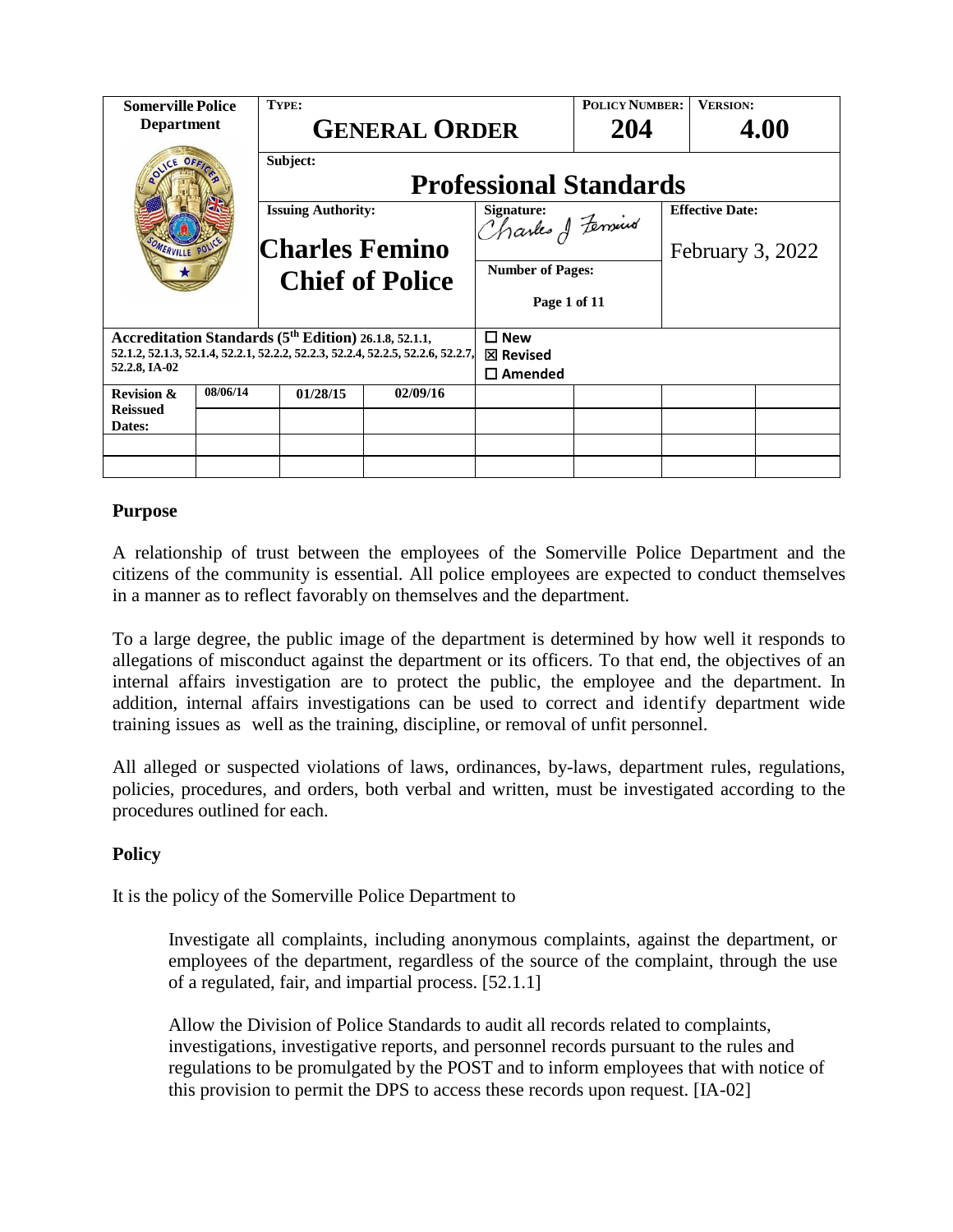| <b>Professional Standards</b> | Page 2 of 11 | 204 v 4.10 |
|-------------------------------|--------------|------------|

#### **Procedure**

### **A. Complaint Report Form:**

- **1.** A standard complaint report form available from the Shift Commander or on the department's website shall be used to record all complaints of misconduct, including but not limited to, mistreatment, or unethical practices by police department personnel, whether registered by a citizen, initiated from within the police department, or forwarded by another governmental agency. [52.1.4]
- **2.** Every complaint report form shall be given an identifying number, so that the processing of complaints can be carefully monitored. This identifying number will be assigned by the Office of Professional Standards and securely kept in the Office of Professional Standards.
- **3.** The following information shall be included on the complaint report form:
	- **a.** Date and time of complaint.
	- **b.** Name, address, and telephone number of the complainant, unless complainant has chosen to not provide such information;
	- **c.** Name, address, and telephone numbers of any witnesses to the incident.
	- **d.** Name, rank, badge number (or description) of the employee against whom the complaint is made.
	- **e.** Date, time, and location of the reported incident.
	- **f.** Complainant's description of the incident.
	- **g.** Signature of complainant, unless complainant chooses not to sign.
	- **h.** Signature of parent or guardian if complainant is under eighteen, unless they choose not to sign.
	- **i.** Name, rank, and signature of department supervisor receiving the complaint.

### **B. Receiving and Recording Complaints:**

- **1.** General Procedures:
	- **a.** The Shift Commander or Lieutenant in charge of Professional Standards, if he/she is available at the time the complaint is made, shall be responsible for the efficient receiving and complete recording of any complaint received. All complaints, regardless of how they are received, shall be documented on a [complaint report form,](http://somervillepd.com/index.php/contact-us1/officer-thanks-or-complaints) and forwarded to the Office of Professional Standards.
	- **b.** The utmost courtesy and cooperation should be extended to all people registering complaints or otherwise inquiring about the complaint procedure.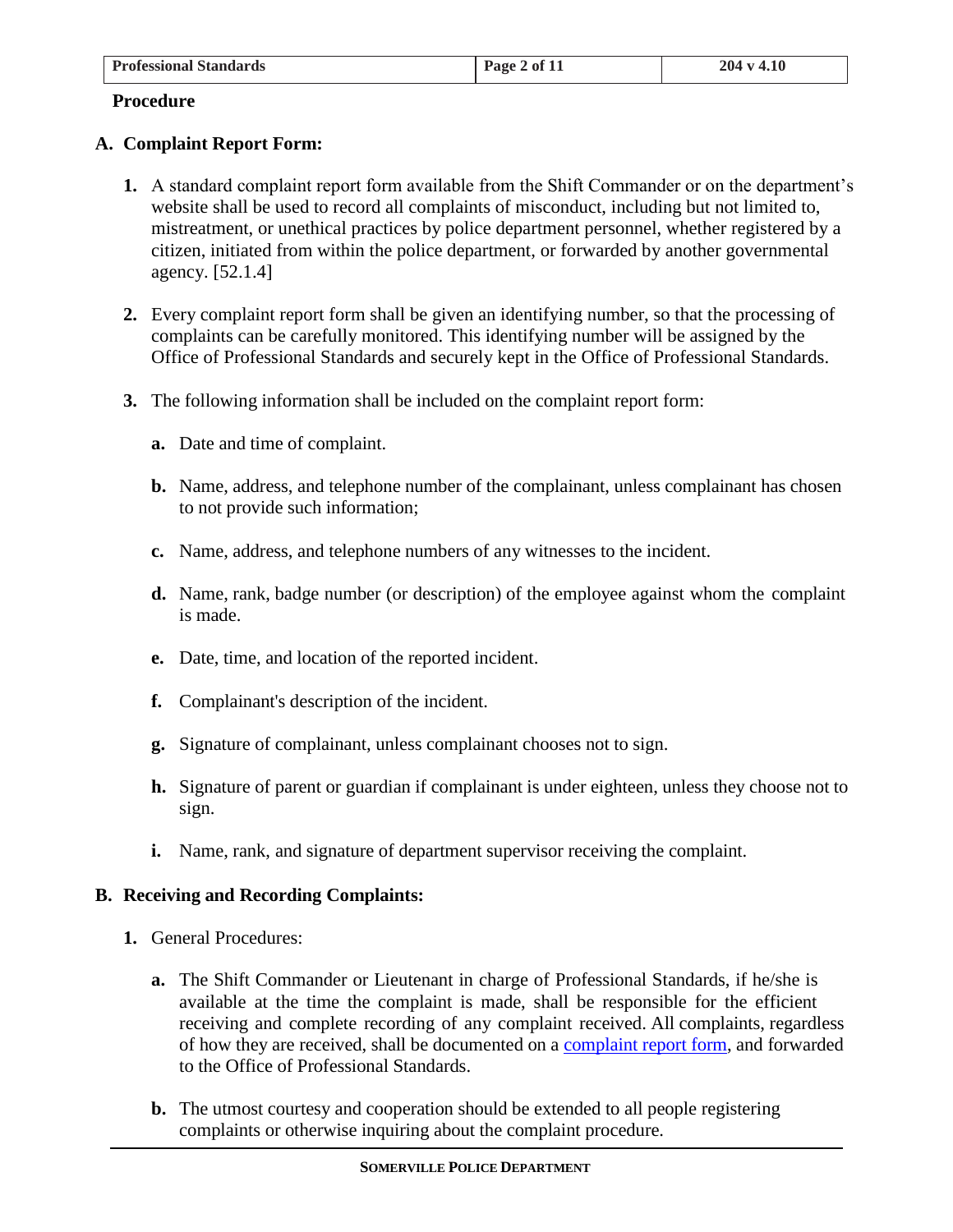| <b>Professional Standards</b> | Page 3 of 11 | 204 v 4.10 |
|-------------------------------|--------------|------------|

- **c.** If the substance of the employee misconduct warrants it, the Shift Commander or the employees immediate supervisor may relieve the employee (sworn or non-sworn) from duty (with pay) for the remainder of employee's shift pending notification of the Professional Standards Lieutenant and the Chief of Police or his/her designee. The employee (sworn or non-sworn) shall only be relieved from duty otherwise at the direction of the Chief of Police or his/her designee. [52.2.7]
- **2.** In-Person Station Complaints:
	- **a.** When a person comes to the Somerville Police Department, indicating a desire to make a complaint concerning a Department employee, that person shall be directed to the nearest available superior officer. The officer recording the complaint shall then complete a complaint report form, after obtaining as much information as possible from the complainant.
	- **b.** Citizens making complaints in-person should be requested to review the completed report, to make any necessary corrections or additions, and to sign the completed report.
	- **c.** If a complainant chooses to not sign a complaint report form, a notation to that effect should be made on the form.
	- **d.** The completed standard complaint report form shall be forwarded to the Office of Professional Standards.
- **3.** Telephone Complaints:
	- **a.** All telephone complaints should be transferred to a superior officer if immediately available, who will obtain as much information as possible and complete a complaint report form.
	- **b.** People making complaints by telephone should be informed that a signed form is requested; however, no telephone complaint should be rejected because the complainant does not want to sign a complaint form or because he/she does not want to be identified.
	- **c.** The completed standard complaint report form shall be forwarded to the Office of Professional Standards.
- **4.** Complaints Received by Mail/Electronic Mail:
	- **a.** If a complaint of misconduct by a department employee is received by mail or e-mail, the allegations shall be incorporated in a standard complaint report form and the original communication attached and the completed documentation shall be forwarded to the Office of Professional Standards.
	- If the information received is insufficient or incomplete, the complainant shall be contacted, if possible, and informed of the department complaint procedure and any necessary additional information.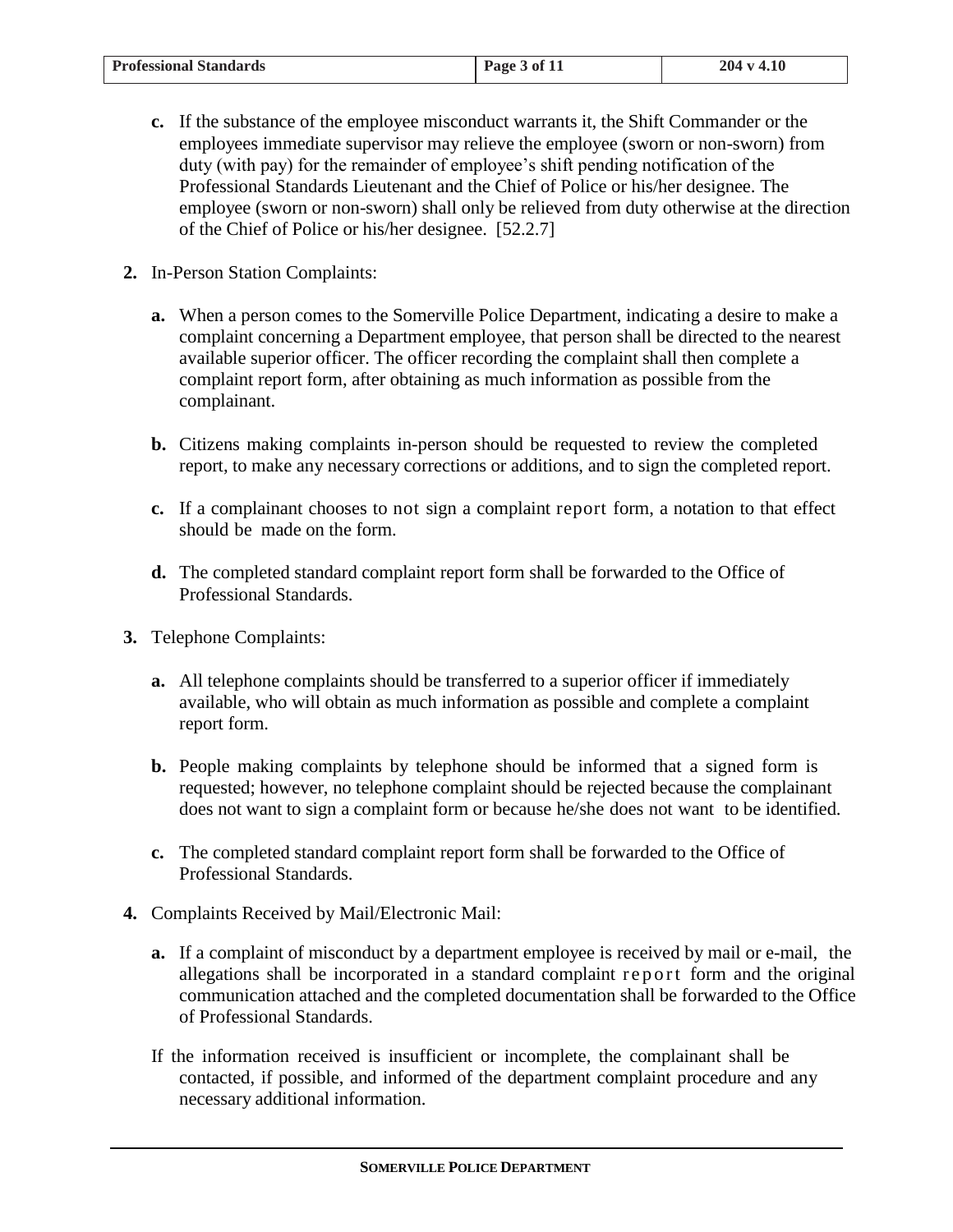| <b>Professional Standards</b> | $\frac{1}{2}$ Page 4 of 11 | $204 \text{ v } 4.10$ |
|-------------------------------|----------------------------|-----------------------|
|                               |                            |                       |

- **5.** Complaints by Prisoners:
	- **a.** Any prisoner who alleges misconduct by a department employee shall be advised by the Shift Commander of his/her right to submit a complaint report form and all complaints shall be investigated in the same manner as every other citizen complaints.
- **6.** Complaints from Governmental Agencies:
	- **a.** When information is received from other governmental agencies alleging specific acts of misconduct against a department employee, this information shall be recorded by completing and filing a report (pursuant to section 1 of this policy) and an investigation initiated.
- **7.** Street Complaints:
	- **a.** If an officer is approached by a person regarding a complaint of alleged misconduct against an employee of the department, the officer shall inform the person that his/her complaint should be directed to the Shift Commander or to the Office of Professional Standards.
- **8.** Verification of Receipt:
	- **a.** When a complaint is made in-person, the officer receiving the complaint will ensure that the complainant receives a copy of his/her complaint to serve as a written verification that the complaint has been received.  $[52.2.4(a)]$
	- **b.** When a complaint is received by telephone, mail, or via email, the Office of Professional Standards shall be responsible to ensure that the complainant is sent a copy of his/her complaint to serve as a written verification that the complaint has been received, to the extent such contact information has been provided by the Complainant. [52.2.4(a)]
- **9.** Periodic Status Reports:
	- **a.** In all cases of reporting, except anonymous reports, the complaining party shall periodically receive information regarding the status of the investigation. [52.2.4(b)]

### **C. Investigative Procedures:**

- **1.** Categories of Complaints:
	- **a.** The department has established guidelines regarding which categories of complaints will be handled and investigated by the Office of Professional Standards and which will be handled by a shift supervisor as part of his/her responsibilities.
	- **b.** The criteria for determining the categories of complaints to be investigated by the Office of Professional Standards include, but are not limited to, allegations of:  $[52.2.1.(b)]$ 
		- (1). Corruption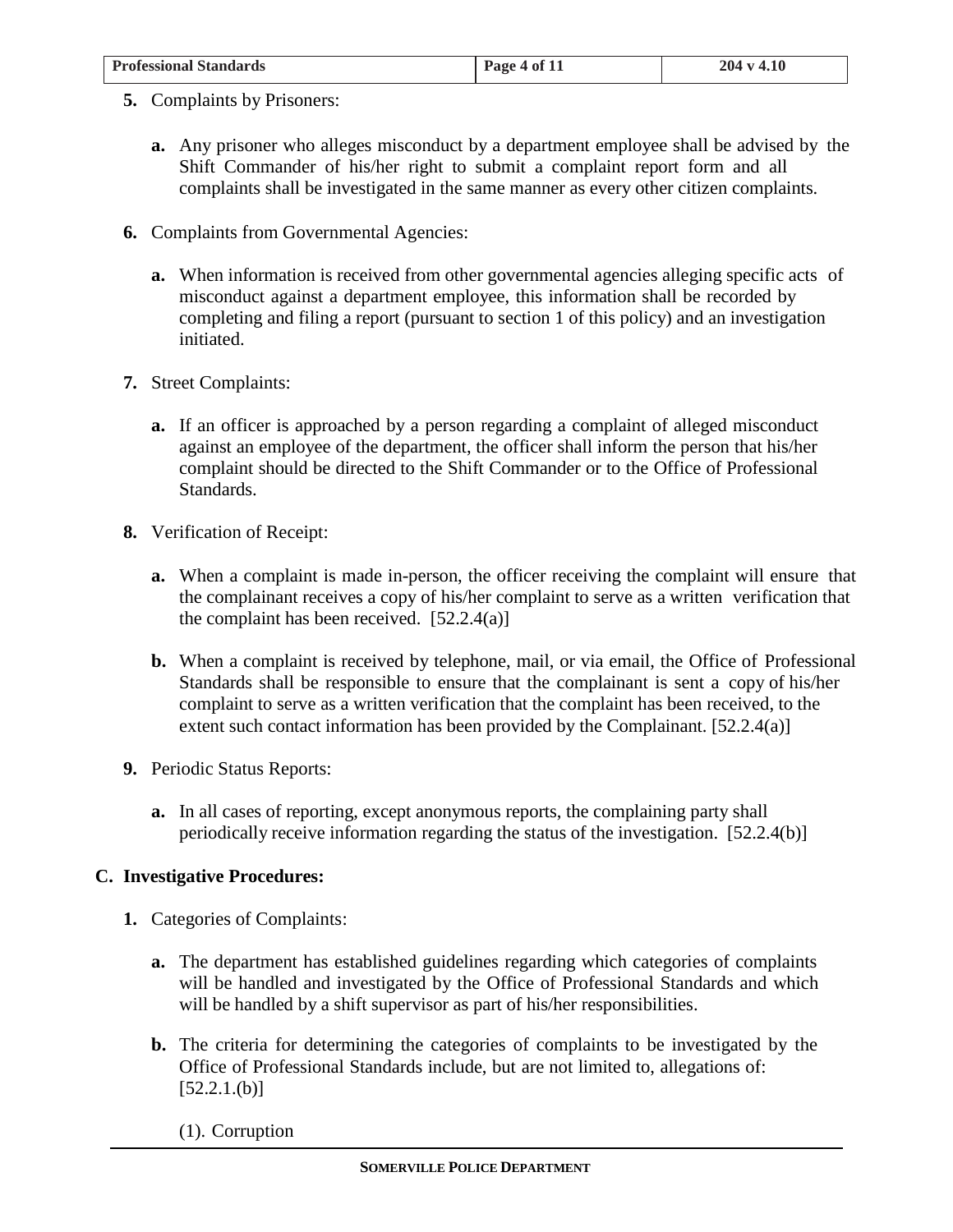- (2).Brutality (3).Use of excessive force (4).Violation of civil rights (5).Criminal misconduct (6).Any other matter as directed by the Chief
- **c.** Criteria for the assignment of an investigation to a Shift Supervisor, may include, but are not limited to the following offenses:  $[52.2.1(a)]$ 
	- (1).Alleged rudeness (2).Tardiness (3).Minor cases of insubordination
- **d.** All reports of investigations performed by Shift Supervisors shall be forwarded to and reviewed by the Office of Professional Standards.

## **D. Immediate Resolution of a Complaint:**

- **1.** In some cases, a complaint of employee misconduct can be resolved to the complainant's satisfaction at the time the complaint is made.
- **2.** This immediate resolution can often be accomplished if the incident is not of a serious nature, or arises from a misunderstanding or lack of knowledge of the law or of the limitation of a police officer's authority.
- **3.** Such complaints of employee misconduct shall be recorded on a complaint control form, with a notation the complaint was resolved, signed by the complainant if complainant is willing to do so, and then forwarded to the Office of Professional Standards.

## **E. Investigation of Complaints:**

- **1.** The Lieutenant in the Office of Professional Standards shall be responsible for conducting investigations involving an employee or the department. He/she shall report to the Chief of Police who oversees the Office of Professional Standards. The Support Services Deputy Chief of Police shall report directly to the Chief of Police. Day to day operations of the Office of Professional Standards will be under the supervision of the Support Services Deputy Chief. Agencies must update relevant policies and procedures to ensure that they complete internal affairs investigations into complaints of officer misconduct within 1 year of receiving the complaint or notice from the commission of the complaint being filed. The time to do so may be extended by the POST upon a showing of good cause. [52.1.3]
	- **a.** When employees are notified that they have become the subject of an internal affairs investigation (s), the agency will issue the employee a written statement of the allegations and the employee's rights and responsibilities relative to the investigation. [52.2.5]
	- **b.** The Office of Professional Standards shall be responsible for providing the Support Services Deputy Chief of Police with status reports on the progress of the investigation every seven (7) days. These reports shall contain all pertinent information relating to the progress of the investigation.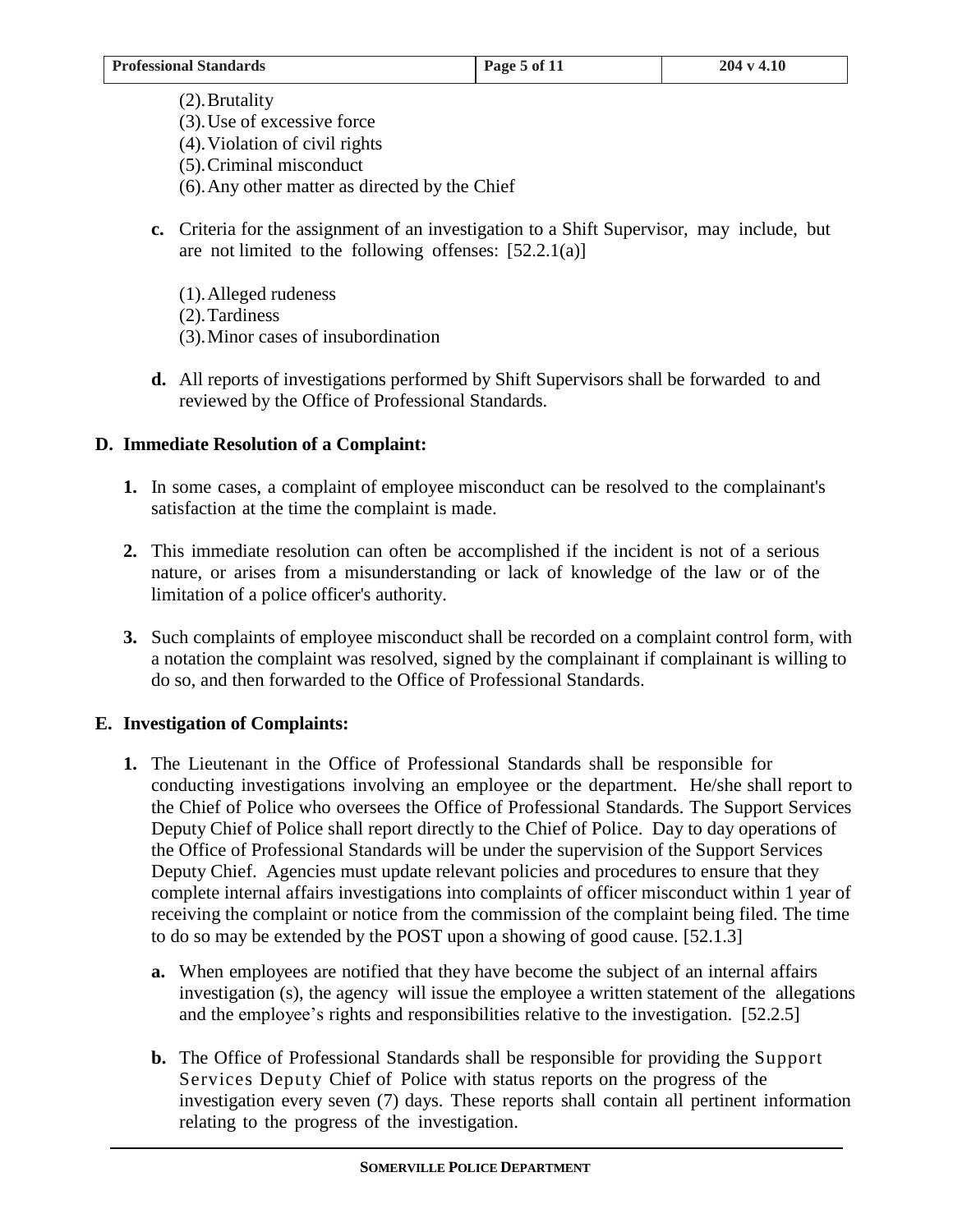| <b>Professional Standards</b> | Page 6 of 11 | $204 \text{ v } 4.10$ |
|-------------------------------|--------------|-----------------------|

- **c.** If the substance of a complaint, against the Department or an employee, if proven, would be of grave nature, or is an accusation of a serious crime and immediate action is deemed necessary, the Chief, or his/her designee, shall be immediately notified by telephone so that an investigation can be initiated without delay. The notification shall be made by the Support Services Deputy Chief of Police [ 52.2.2]
- **d.** Before a department employee is questioned or directed to submit a report regarding a complaint, unless the Chief determines that disclosure might jeopardize the investigation, the employee shall be issued a written statement of the allegations and the employee will be advised of all of his/her applicable rights under (Miranda, Carney, Appeal, Weingarten, 5<sup>th</sup> amendment, Article 12) rights under State and Federal Statute and responsibilities relative to the investigation. [52.2.5]
- **2.** Any Professional Standards investigation must be commenced immediately upon receipt of the complaint and must be completed within thirty (30) days. [52.2.3]
	- **a.** If extenuating circumstances preclude completion within thirty (30) days, the Office of Professional Standards shall request an extension from the Chief in writing and provide written notification to the employee (if previously notified of the complaint and investigation) and the complainant of the delay.
	- **b.** If the investigation is not completed within thirty (30) days, the complainant and the subject of investigation shall be provided a progress report every thirty days (30) until the completion of the investigation.
- **3.** An internal administrative investigation may inquire into a department employee's onduty or off-duty conduct if the inquiry is reasonably and directly related to the employee's performance of duty, if the conduct affects the employee's fitness or ability to continue in the police service, or discredits the department.
- **4.** Criminal Proceedings: If an allegation could potentially lead to a criminal charge against a department employee then the accused employee must be granted all applicable constitutional and statutory rights.
	- **a.** Before being questioned regarding alleged personal involvement in criminal activity, a department employee shall be given Miranda warnings, including the right to have an attorney present during any questioning before custodial interrogation.
	- **b.** After Miranda warnings have been given, any voluntary statement made may be admissible in a criminal proceeding, and may otherwise be used for departmental disciplinary purposes.
	- **c.** A department employee, who is being questioned about alleged personal involvement in criminal activity which could result in a criminal prosecution, cannot be discharged
	- **d.** or otherwise penalized, solely for invoking the right to remain silent as guaranteed by the Fifth Amendment or for refusing to sign a waiver of immunity. However, an employee may be compelled to answer questions narrowly drawn and related to the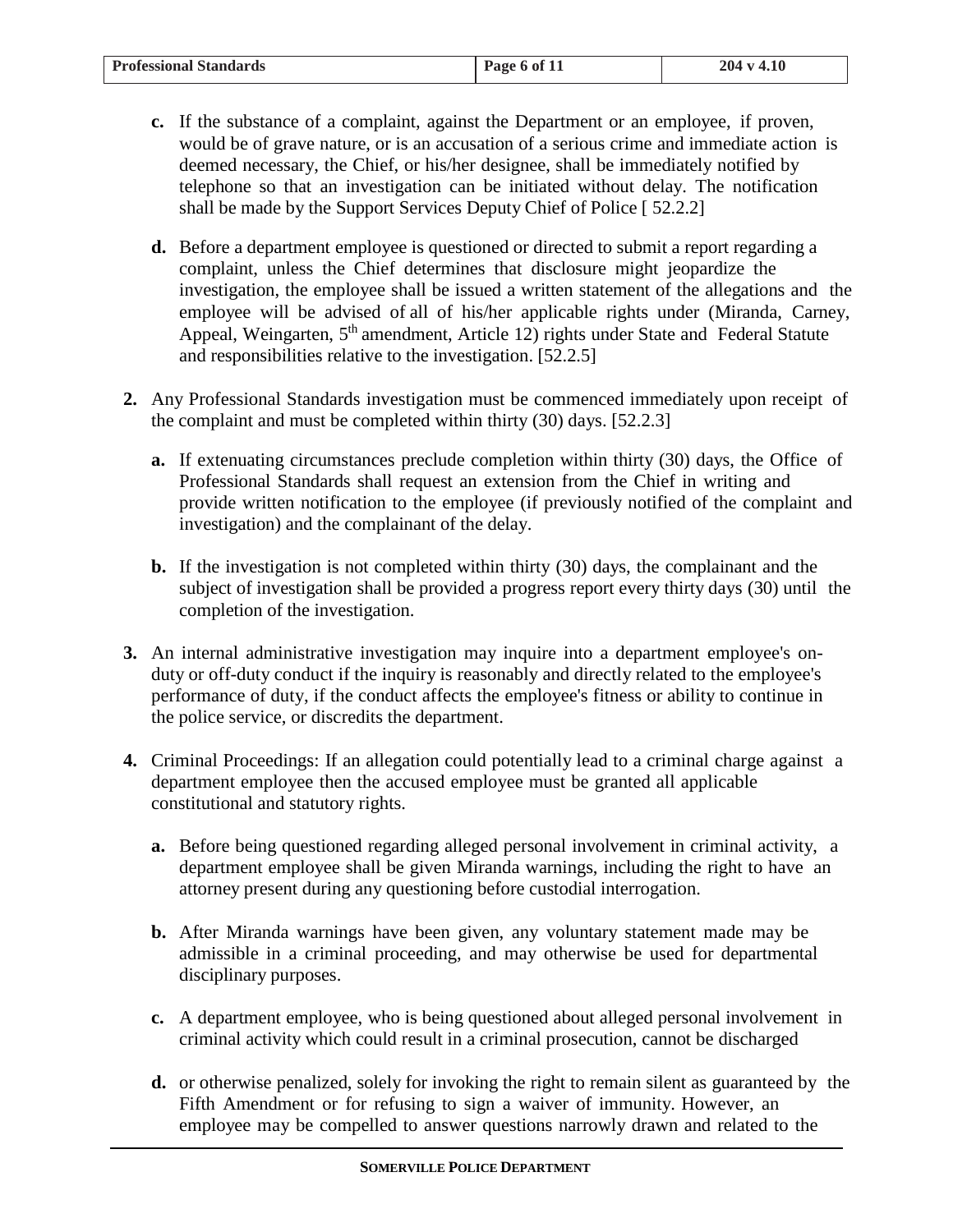| <b>Professional Standards</b> | Page 7 of 11 | 204 v 4.10 |
|-------------------------------|--------------|------------|

employee's on or off-duty conduct, and may be disciplined, including discharge, for failure to answer truthfully.

- **5.** Departmental Disciplinary Action: If it is determined as a result of a preliminary investigation, that allegations made against a department employee could result in departmental disciplinary action, the accused employee is entitled to a fair, objective, and lawful investigation and resolution of the charges.
	- **a.** All department employees, when requested by the Chief, or by his/her designee, must respond fully and truthfully to all questions regarding the performance of official duties or on-duty or off-duty misconduct which reflects poorly on the city and the department, and shall answer completely and truthfully to inquiries and be subject to punishment by appropriate disciplinary action, including dismissal from the department for any failure to do so.
		- (1).The officer conducting the interrogation must, at the time of the interrogation specify and notify the subject of the precise repercussions (i.e., suspension, discharge, or the exact form of discipline) that will result if the officer fails to respond.
	- **b.** When a department employee, after declining to do so voluntarily, is ordered to submit a report, or to answer questions under a threat of the penalty of discipline, that employee is entitled to and shall receive transactional immunity from criminal prosecution for any offenses to which the compelled testimony relates.
		- (1).The Supreme Judicial Court has held that Article 12 of the Massachusetts Declaration of Rights requires transactional immunity to supplant the privilege against self-incrimination when a public employee is being compelled to answer questions concerning possible criminal activities connected with his/her employment. Transactional immunity grants immunity from prosecution for offenses for which testimony is compelled. Transactional immunity can only be granted by the D.A's office for every County in the State of Massachusetts and the Attorney General's Office.
	- **c.** If the questions specifically, directly, and narrowly relate to the employee's performance of official duties, or the employee's off-duty conduct, which affects his/her fitness or ability to remain in the police service, and if the employee receives a statewide grant of transactional immunity from criminal prosecution, he/she must answer, or face disciplinary action, including dismissal from the department, for refusing to answer these questions.
	- **d.** The Chief, or his/her designee, shall secure a written grant of transactional immunity from the District Attorney's Office and or Attorney General's Office, if applicable, and in the case of a Federal offense, the U.S Attorney general's Office. An employee may decline to answer questions in a criminal investigation until documentation is received and the employee has been afforded a reasonable opportunity to have it reviewed by counsel.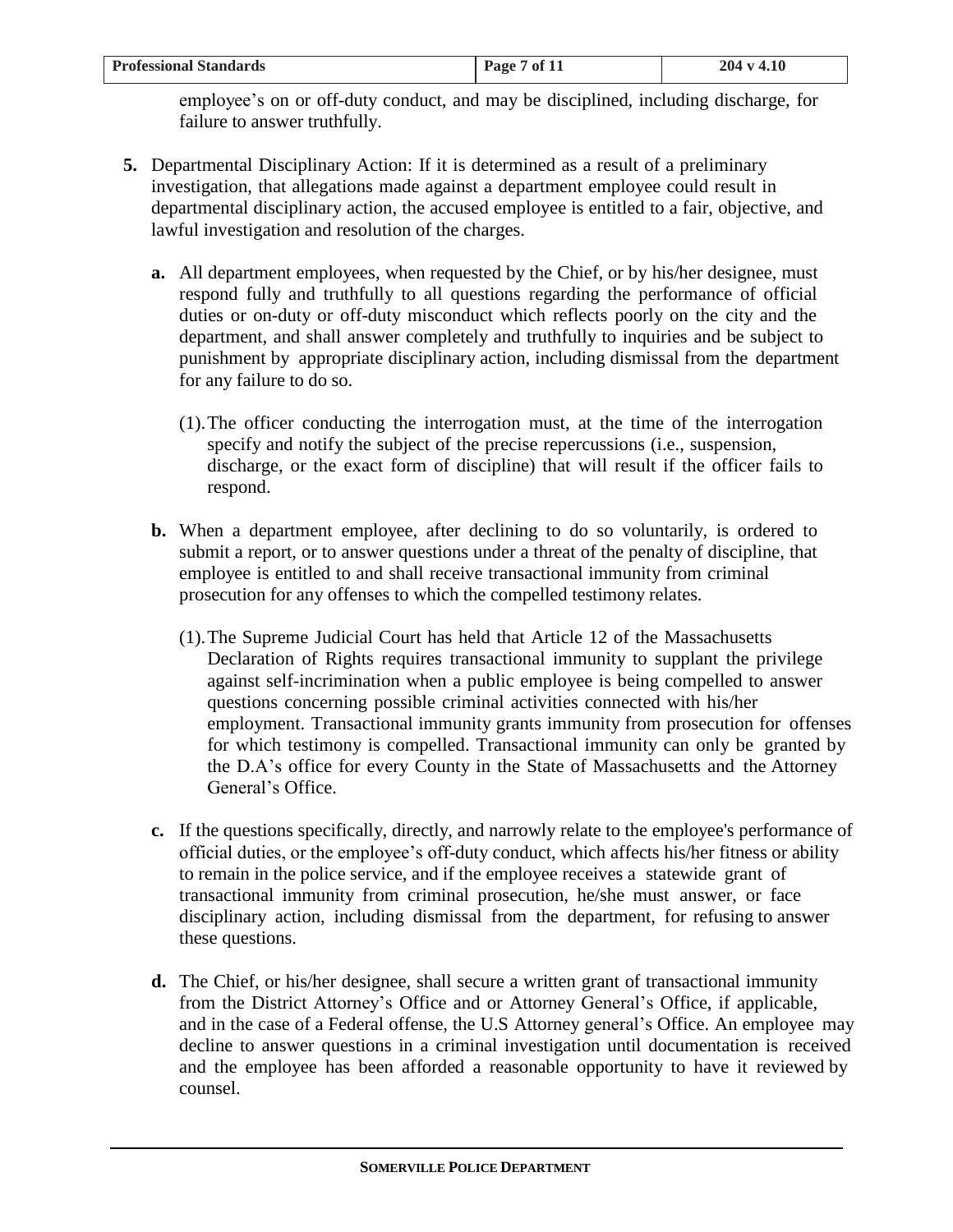| <b>Professional Standards</b> | Page 8 of 11 | $-4.10$<br>204v |
|-------------------------------|--------------|-----------------|

- **6.** Double Jeopardy: No double jeopardy exists when a department employee is found not guilty in court of criminal charges and is then found guilty of departmental charges after a disciplinary hearing, because department charges are administrative in nature and can be sustained by a preponderance of the evidence rather than the criminal court standard of beyond a reasonable doubt.
- **7.** In conducting internal administrative investigations, there is no legal obligation for the department to provide employees with an opportunity to consult with an attorney before being questioned on work-related matters; however, a request for an attorney, or an employee representative to be present, will be granted if the investigation is not unduly delayed.
	- **a.** Except in unusual situations, any interview or questioning should take place during the employee's regular duty hours.
	- **b.** Any interview should not be prolonged without reasonable rest periods and the opportunity for meals and other personal necessities as are reasonably required.
	- **c.** A department employee shall not be improperly treated or threatened during this period of questioning.
	- **d.** Interviews must be recorded, including pre-interview discussions. The department should provide the officer with a copy of the recording. Also, the union shall be allowed to record the interview.
- **8.** In conducting investigations of alleged employee misconduct, all appropriate investigative techniques and methods may be employed, consistent with legal requirements and obligations, including but not limited to CBA protections, and all necessary respect for the individual rights of the accused employee.
	- **a.** An internal administrative investigation should be conducted with the same degree of professional competence as is devoted to a criminal investigation.
	- **b.** Upon specific orders from the Chief of Police, or his/her designee, and only after consultation with the Chief of Police, an employee may be required to submit to a medical or laboratory examination pursuant to current SPSOA and SPEA collective bargaining agreements, and state and federal statute and at the department's expense. This examination must be specifically directed and narrowly focused to a particular Professional Standards investigation being conducted by the department. [52.2.6(a)]
- **9.** Identification: A police officer may also be required to be photographed and can be compelled to stand in a lineup for identification in connection with an administrative investigation, and a refusal can be the basis for an additional disciplinary charge of refusal to obey a lawful order. Any lineup should be fairly constructed and not be unfairly suggestive and should not be used for an administrative investigation where criminal charges are contemplated. Somerville Police employees shall not be used as fillers in a line-up.  $[52.2.6(b)(c)]$
- **10.** Searches: A police officer's personal property, including his/her home, car, and other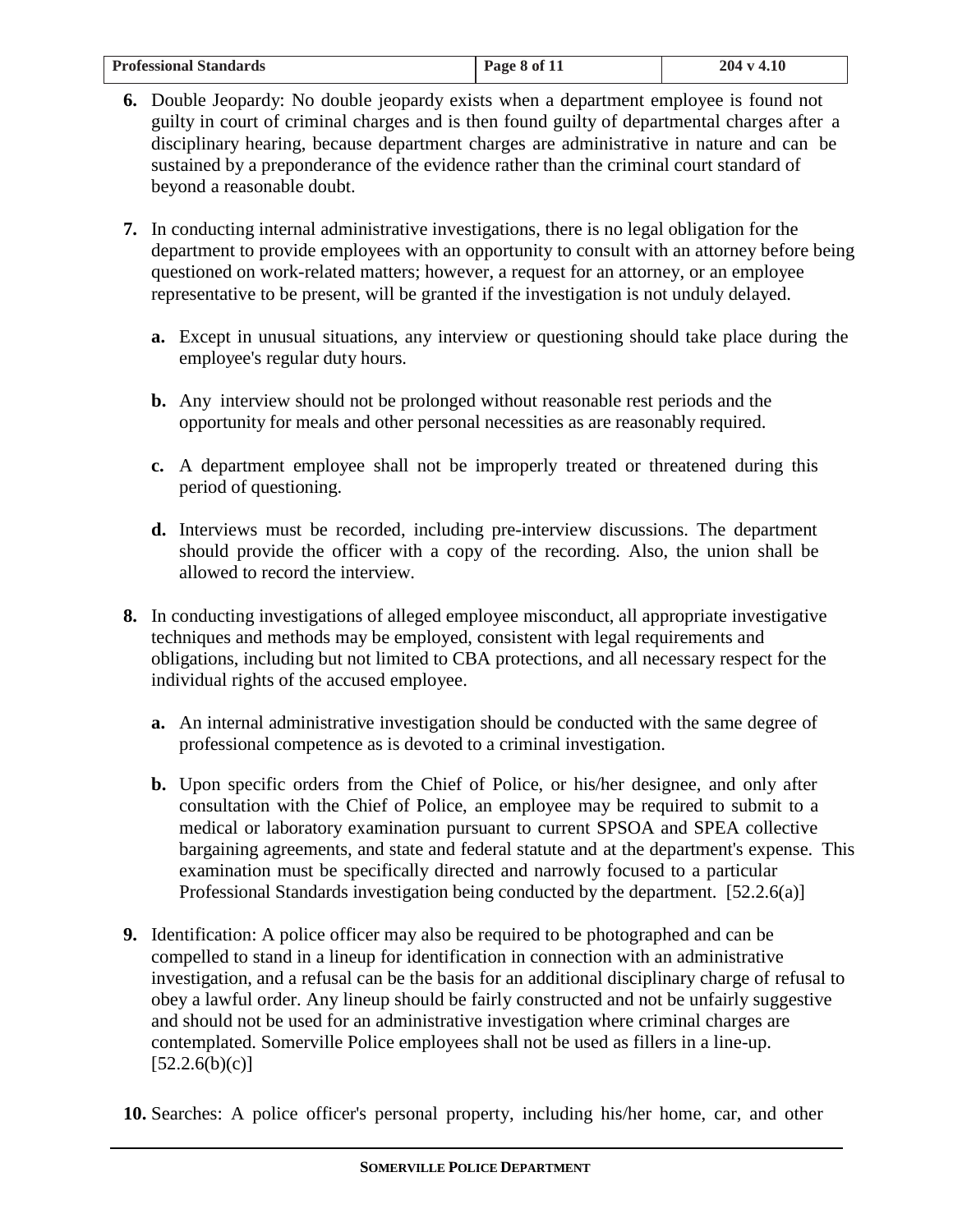| <b>Professional Standards</b><br>Page 9 of 11<br>204 v 4.10 |  |
|-------------------------------------------------------------|--|

property, is protected from unreasonable search and seizure under the constitution, and it is possible that any evidence illegally obtained may be barred as evidence in a criminal or administrative proceeding. Department property furnished to an officer, like desks, lockers, cell phones, cameras and any other electronic devices or vehicles, in which it is clearly understood in advance that an officer has no expectation of privacy, may be searched without a warrant.

- **11.** Financial Disclosure: A police officer may be compelled, subject to a warrant or subpoena to submit a financial disclosure statement as part of a Professional Standards investigation provided the statement is narrowly focused and material to the investigation being conducted to an alleged violation within the scope of the officer's employment.  $[52.2.6(d)]$
- **12.** Under the provisions of M.G.L. Chapter 149, Sec. 19B, police officers may be required to submit to a polygraph and an officer may face disciplinary action for refusal. [52.2.6(e)]
- **13.** Recording Interviews: If appropriate, the complete interview with an employee in all internal administrative investigations should be recorded in compliance with collective bargaining agreements. A department employee shall not be improperly treated or threatened during this process.
- **14.** Non-disclosure agreements: Agencies shall not include a nondisclosure, non-disparagement, or other similar clause in a settlement agreement between the agency and a complaint in order to settle a complaint of professional misconduct by a law enforcement officer unless the complainant requests such provision in writing. [IA-05]
- **15.** Withdrawn Complaints: If during the progress of an internal investigation, the complainant indicates a desire to withdraw the complaint, efforts should be made to ensure that this decision is made voluntarily, and a signed statement to this effect should be obtained from the complainant.
	- **a.** Even though a complaint is withdrawn, a full-report of the investigation should be prepared for the Chief and his/her approval obtained for the suspension or termination of the investigation.
	- **b.** Any attempt, directly or indirectly, on the part of a department employee to obstruct any internal investigation or to threaten or persuade any complainant to withdraw or abandon his/her complaint, is prohibited and shall result in disciplinary action.

# **F. Report of Investigation:**

- **1.** As soon as practical, though not at the expense of a thorough investigation, the investigating officer shall bring the investigation to a close and prepare an investigative report. . The report shall provide, but not be limited to, a summary of all evidence gathered and reviewed during the course of the investigation, a summary of witness interviews, and contain the investigating officers recommended findings. The report shall include the following:
	- **a.** The original standard complaint control form;
	- **b.** Any additional statements taken from the complainant or statements obtained from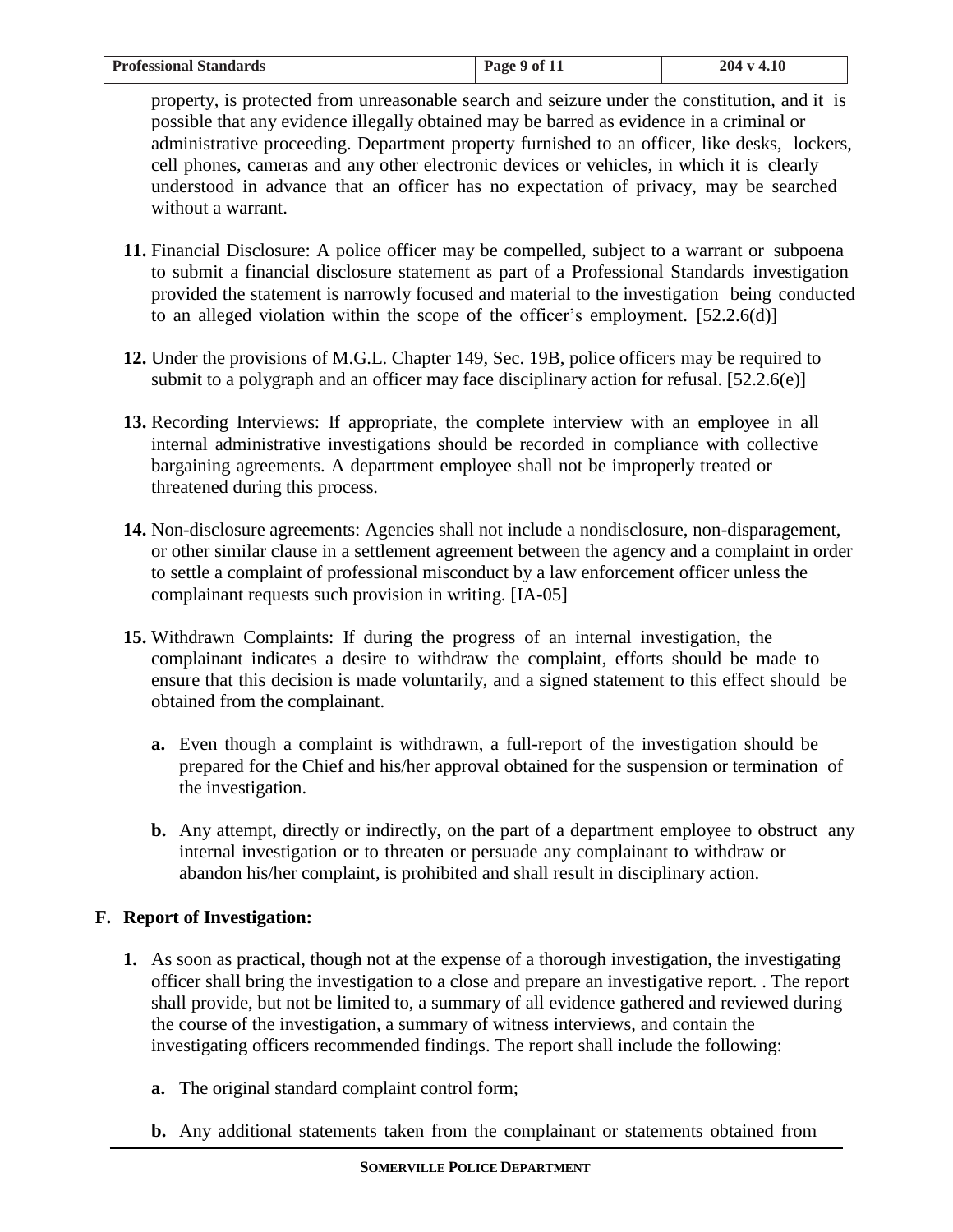| <b>Professional Standards</b> | Page 10 of 11 | $204 \text{ v } 4.10$ |
|-------------------------------|---------------|-----------------------|
|                               |               |                       |

witnesses;

- **c.** Any statements made or reports submitted by the department employee under investigation;
- **d.** A summary of all evidence gathered;
- **e.** Any mitigating circumstances;
- **f.** An evaluation of the complaint, a conclusion of facts, and a definitive statement as to whether the charges made by the complainant should be: [52.2.8]
	- (1).**Sustained:** The complaint was valid and supported by sufficient evidence;
	- (2).**Not Sustained:** There was inadequate or insufficient evidence to either prove or disprove the allegations;
	- (3).**Unfounded:** The allegations were without foundation; or
	- (4).**Exonerated:** The complaint was unjustified or unwarranted as the actions of the accused department employee were in compliance with law or in accordance with department policy and procedure.
	- (5).**No Finding:** The investigation cannot proceed, because the complainant failed to disclose promised information to further the investigation, the complainant wishes to withdraw the complaint, or the complainant is no longer available for clarification. This finding may also be used when the information provided is not sufficient to determine the identity of the employee involved.
	- (6).**Mediation:** By mutual agreement with all involved parties the case was mediated by a designee of the Chief of Police and the complaint withdrawn.
	- (7).**Complaint Withdrawn:** The complainant affirmatively indicates the desire to withdraw his/her complaint.
- **2.** Upon receipt of the report of investigation, the Chief should take further action as is necessary based upon findings in the particular case.
- **3.** An investigation is not complete/ "closed" until the Chief approves the recommended findings of the investigation.
- **4.** In all cases, the subject of the investigation shall be promptly notified (in writing) of the final results of the investigation. If the department employee is cleared of the charges made, the employee shall be exonerated in writing.
- **5.** Every person who has filed a complaint against an employee shall be promptly notified as to the final results of the investigation, personally—if possible—or otherwise by mail.  $[52.2.4(c)]$